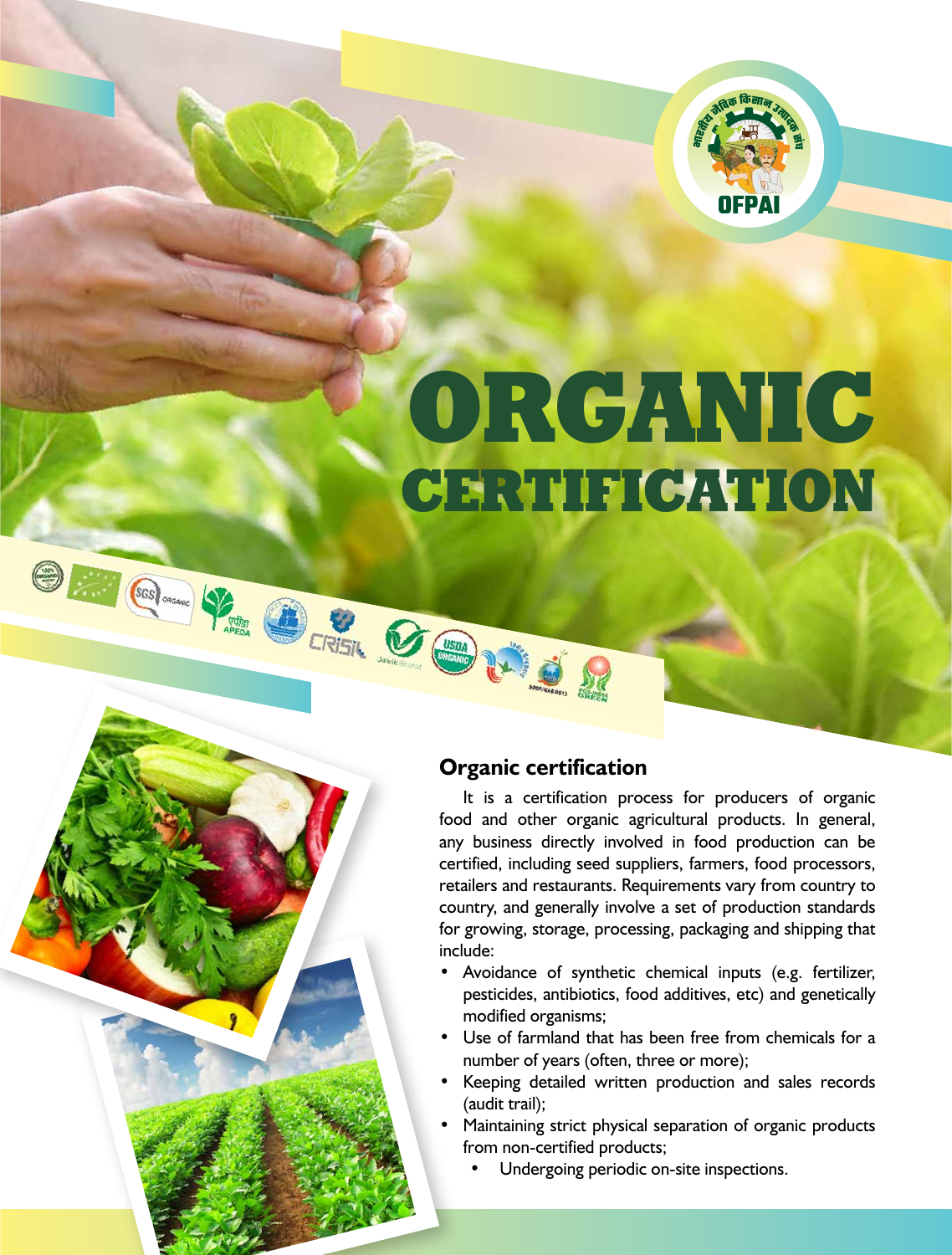



# **Purpose of certification**

Organic certification addresses a growing worldwide demand for organic food. It is intended to assure quality and prevent fraud. For organic producers, certification identifies suppliers of products approved for use in certified operations. For consumers, "certified organic" serves as a product assurance, similar to "low fat", "100% whole wheat", or "no artificial preservatives".

Certification is essentially aimed at regulating and facilitating the sale of organic products to consumers. Individual certification bodies have their own service marks, which can act as branding to consumers. Most certification bodies operate organic standards that meet the National government's minimum requirements.

#### **The certification processes**

In order to certify a farm, the farmer is typically required to engage in a number of new activities, in addition to normal farming operations:

**Study**- the organic standards, which cover in specific detail what is and is not allowed for every aspect of farming, including storage, transport and sale.

**Compliance -** farm facilities and production methods must comply with the standards, which may involve modifying facilities, sourcing and changing suppliers, etc.

**Documentation** - extensive paperwork is required, detailed farm history and current set-up, and usually including results of soil and water tests.

**Planning** - a written annual production plan must be submitted, detailing everything from seed to sale: seed sources, field and crop locations, fertilization and pest control activities, harvest methods, storage locations etc.

**Inspection** - annual on-farm inspections are required, with a physical tour, examination of records, and an oral interview.

**Fee –** A fee is to be paid by the grower to the certification body for annual surveillance and for facilitating a mark which is acceptable in the market as symbol of quality.

**Record-keeping -** written, day-to-day farming and marketing records, covering all activities, must be available for inspection at any time.

In addition, short-notice or surprise inspections can be made, and specific tests (e.g. soil, water, plant tissue analysis) may be requested.

For first-time farm certification, the soil must meet basic requirements of being free from use of prohibited substances (synthetic chemicals, etc) for a number of years. A conventional farm must adhere to organic standards for this period, often, three years. This is known as being in transition. Transitional crops are not considered fully organic. A farm already growing without chemicals may be certified without this delay.

Certification for operations other than farms is similar. The focus is on ingredients and other inputs, and processing and handling conditions. A transport company would be required to detail the use and maintenance of its vehicles, storage facilities,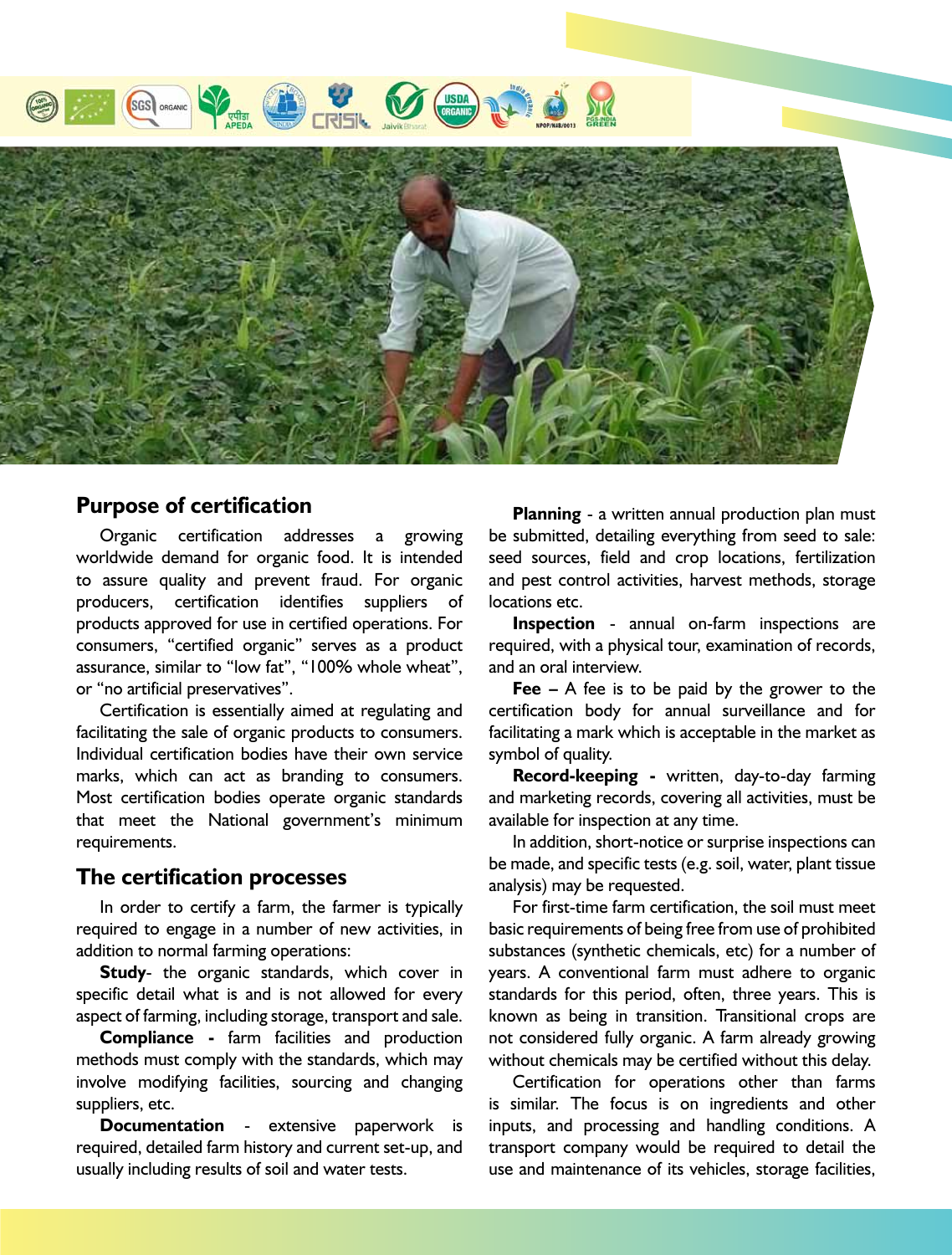



containers, and so forth. A restaurant would have its premises inspected and its suppliers verified as certified organic.

## **Certification system in India**

In India, there are two accreditation systems for authorizing Certification and Inspection agencies for organic certification. National Program on organic Production (NPOP) promoted by Ministry of Commerce is the core program which governs and defines the standards and implementing procedures. National Accreditation Body (NAB) is the apex decision making body. Certification and Inspection agencies accredited by NAB are authorized to undertake certification process. The NPOP notified under FTDR act and controlled by Agricultural Processed Foods Export Development Authority (APEDA) looks after the requirement of export while NPOP notified under APGMC act and controlled by

Agriculture Marketing Advisor, Directorate of Marketing and Inspection looks after domestic certification. Currently 20 certification agencies have been authorized to undertake certification process Details of the system are available at www.apeda.com/ npop. In 2006, India's organic certification process under NPOP has been granted equivalence with European Union and Switzerland. It has also been recognized for conformity assessment by USDA's NOP.

# **National Program on Organic Production**

National Program on Organic Production (NPOP) was launched during 2001 under the Foreign Trade & Development Act (FTDR Act). The document provides information on standards for organic production, systems criteria, and procedures for accreditation of Inspection and Certification bodies, the national organic logo and the regulations governing its use.

The NPOP shall, among others, include: (i) Policies for development and certification of organic products, (ii) National standards for organic products and processes, (iii) Accreditation of program to be operated by Inspection and Certification Agencies and (iv) Certification of organic products

## **Operational Structure:**

National Steering Committee for National Program for Organic Production, is the apex policy making body and operates the entire program through National Accreditation Body (NAB), Technical Committee (TC) and Evaluation Committee (EC).

Agricultural and Processed Food Products Export Development Authority (APEDA) is the secretariat and implementation office for NPOP for export while Agriculture Marketing Advisor, Directorate of Marketing and Inspection, Department of Agriculture and Cooperation is the secretariat and implementation office for NPOP for domestic certification.

National Standards for Organic Production (NSOP)

National Standards for Organic Production are grouped under following six categories:

- 1) Conversion
- 2) Crop production
- 3) Animal husbandry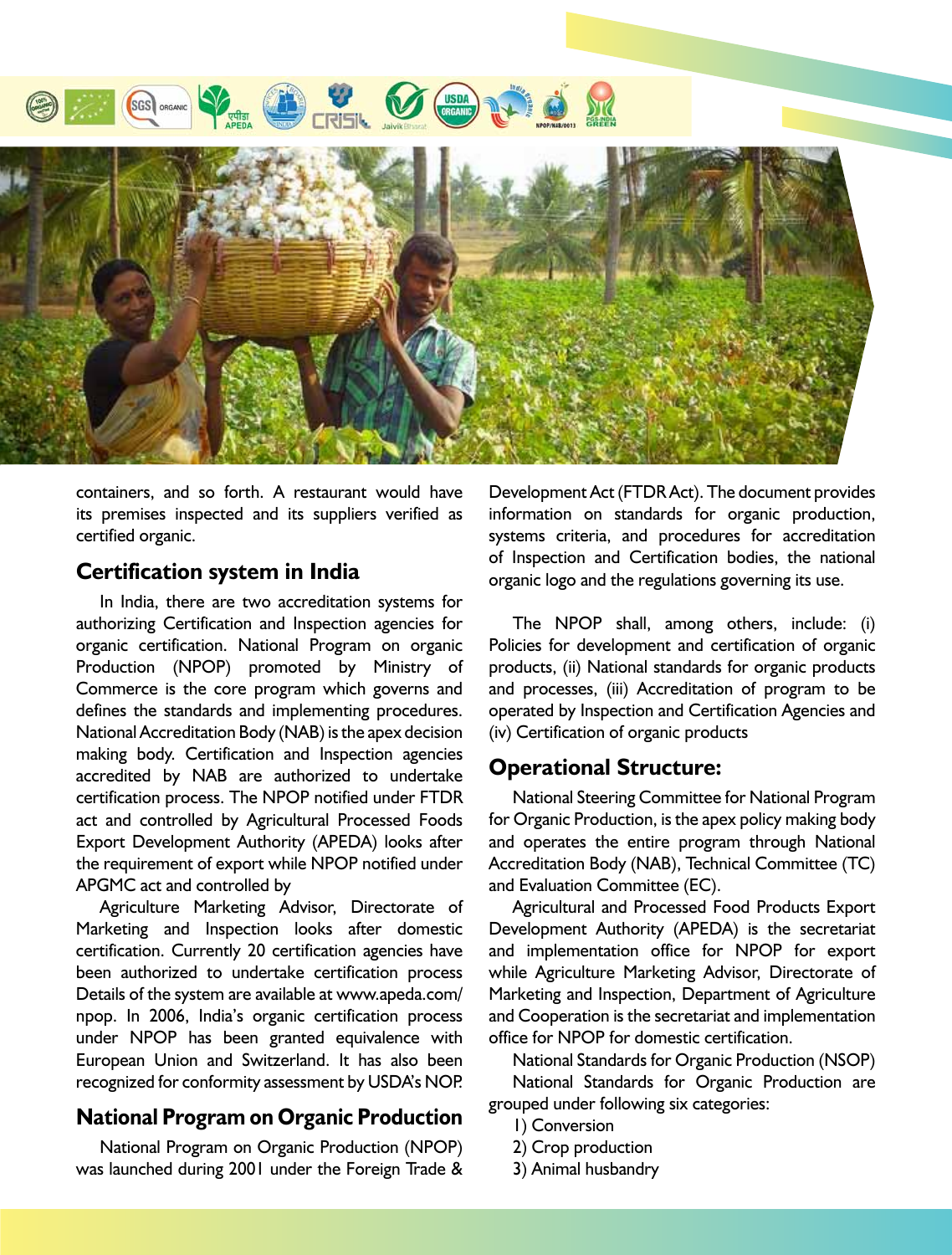



- 4) Food processing and handling
- 5) Labeling
- 6) Storage and transport

**Standard requirements for crop production, food processing and handling are listed below:**

## **1. Conversion Requirements**

The time between the start of organic management and cultivation of crops or animal husbandry is known as the conversion period. All standard requirements should be met during conversion period. Full conversion period is not required where organic farming practices are already in use.

# **2. Crop Production**

**2.1 Choice of crops and varieties –** All seeds and planting materials should be certified organic. If certified organic seed or planting material is not available then chemically untreated conventional material can be used. Use of genetically engineered seeds, pollen, transgenic plants are not allowed.

**2.2 Duration of conversion period –** The minimum conversion period for plant products, produced annually is 12 months prior to the start of the production cycle. For perennial plants (excluding pastures and meadows) the conversion period is 18 months from the date of starting organic management. Depending upon the past use of the land and ecological situations, the certification agency can extend or reduce the minimum conversion period.

**2.4 Fertilization policy –** Biodegradable material

of plant or animal origin produced on organic farms should form the basis of the fertilization policy. Fertilization management should minimize nutrient losses, avoid accumulation of heavy metals and maintain the soil pH. Emphasis should be given to generate and use own on-farm organic fertilizers. Brought in fertilizers of biological origin should be supplementary and not a replacement. Over manuring should be avoided. Manures containing human excreta should not be used on vegetation for human consumption.

**2.5 Pest disease and weed management including growth regulators –**Weeds, pests and diseases should be controlled preferably by preventive cultural techniques. Botanical pesticides prepared at farm from local plants, animals and microorganisms are allowed. Use of synthetic chemicals such as fungicides, insecticides, herbicides, synthetic growth regulators and dyes are prohibited. Use of genetically engineered organisms or products is prohibited.

**2.7 Soil and Water conservation –** Soil and water resources should be handled in a sustainable manner to avoid erosion, salination, excessive and improper use of water and the pollution of surface and ground water. Cleaning of land by burning (e.g. slash and burn and straw burning) should be restricted. Clearing of primary forest for agriculture (jhuming or shifting cultivation) is strictly prohibited.

## **3. Collection of non-cultivated material of plant origin and honey –**

Wild harvested products shall only be certified organic, if derived from a stable and sustainable growth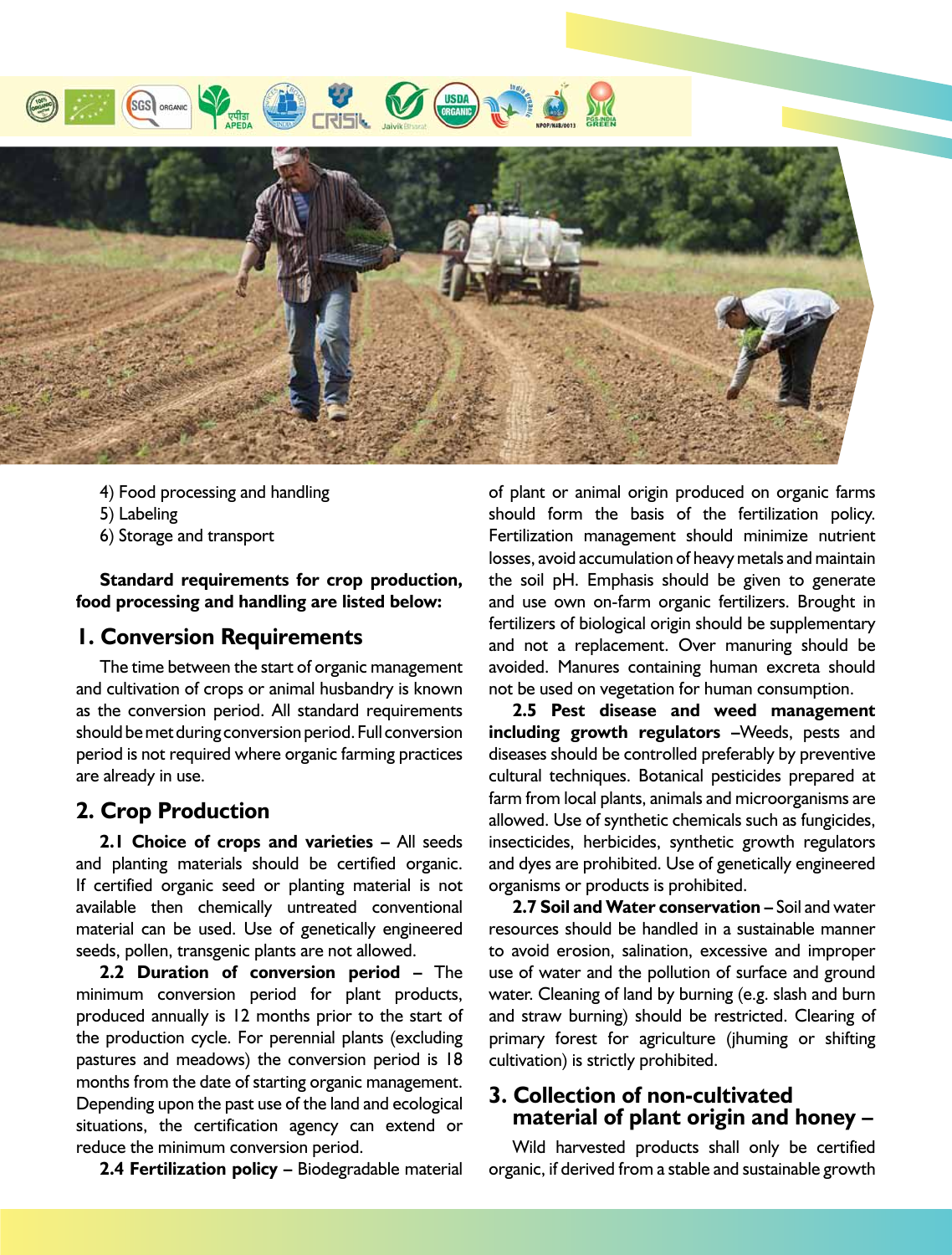



environment and the harvesting shall not exceed the sustainable yield of the ecosystem and should not threaten the existence of plant or animal species. The collection area should not be exposed to prohibited substances and should be at an appropriate distance from conventional farming, human habitation, and places of pollution and contamination.

# **4. Food processing and handling General principles -**

Organic products shall be protected from comingling with non-organic products, and shall be adequately identified through the whole process. Certification programme shall regulate the means and measures to be allowed or recommended for decontamination, clearing or disinfection of all facilities where organic products are kept, handled, processed or stored. Besides storage at ambient temperature the following special conditions of storage are permitted.

#### **Controlled atmosphere, cooling, freezing, drying and humidity regulation.**

**Pest and disease control –** For pest management and control following measures shall be used in order of priority

Preventive methods such as disruption, and elimination of habitat and access to facilities. Other methods of pest control are:

Mechanical, physical and biological methods

Permitted pesticidal substances as per the standards and Other substances used in traps. Irradiation is prohibited. Direct or indirect contact between organic

products and prohibited substances(such as pesticides) should not be there.

# **5. Packaging**

Material used for packaging shall be ecofriendly. Unnecessary packaging material should be avoided. Recycling and reusable systems should be used. Packaging material should be biodegradable. Material used for packaging shall not contaminate the food.

# **6. Labelling**

When the full standard requirements are met, the product can be sold as "Organic". On proper certification by certification agency "India Organic" logo can also be used on the product.

# **7. Storage and transport**

Products integrity should be maintained during storage and transportation of organic products. Organic products must be protected from co-mingling with non-organic products and must be protected all times from contact with the materials and substances not permitted for use in organic farming.

## **Grower Group Certification System**

This system is based on the internal quality system and shall apply to producer groups, farmer's cooperatives, contract production and small-scale processing units. The producers in the group must apply similar production systems and the farms should be in geographical proximity.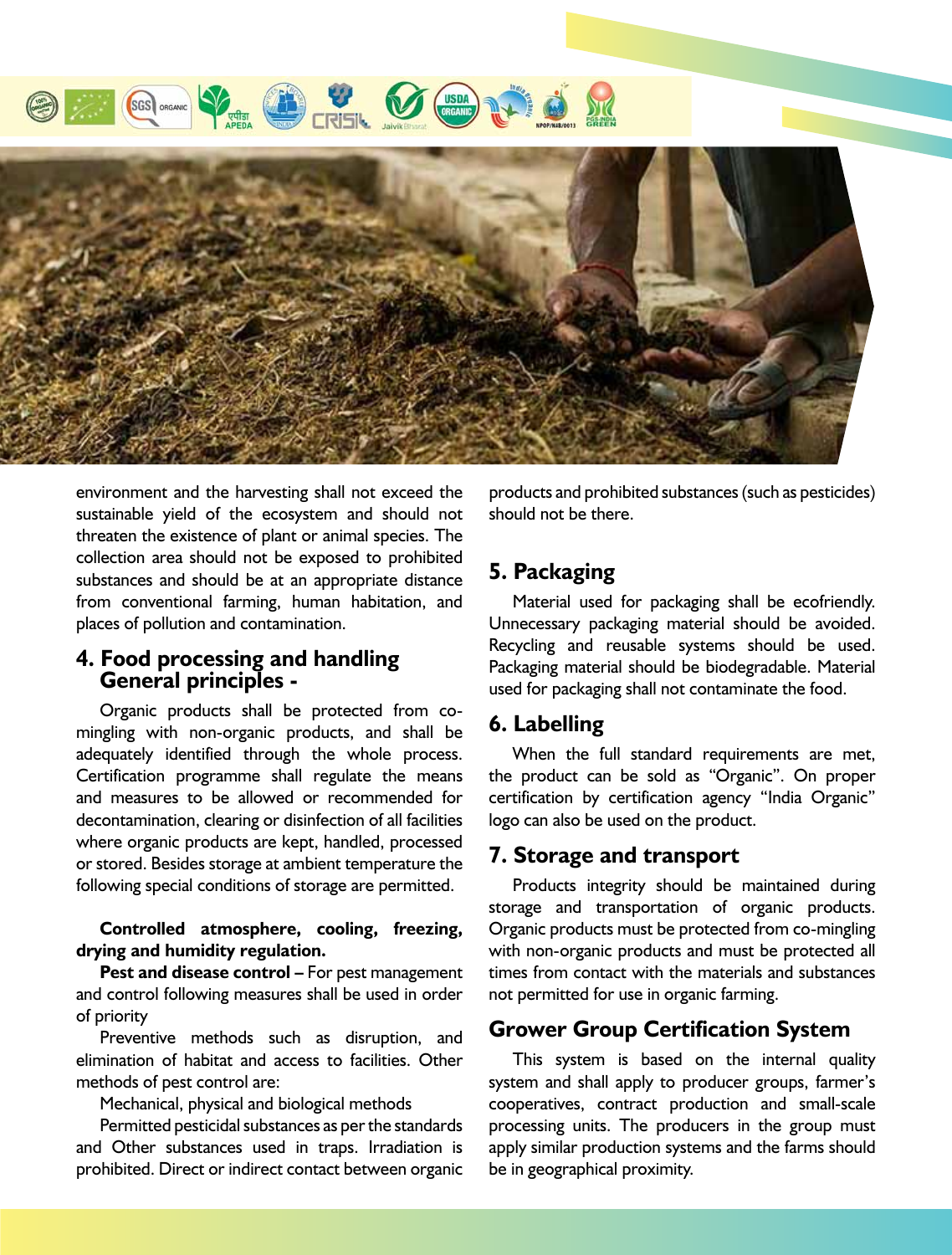

# **Constitution of group**

The group should have a legal status or constitution of the organization and shall be presented by an organizational chart.

# **Internal quality system**

Group certification is based on the concept of an Internal Quality System comprising of the following: -

- Implementation of the internal control system
- Internal standards
- Risk assessment.

An external inspection and certification body should be identified for conducting annual inspection of the individual group / unit. The external inspection agency shall evaluate by checking the IQS documentation, staff qualifications and reinspecting some farms.

# **Developing IQS**

The following are the minimum requirements for setting up an IQS for grower groups:

- Development of Internal Control System (ICS)
- • Identification of producer groups
- • Creation of awareness about group certification
- • Identification of qualified personnel for maintaining the internal control system
- Give necessary training in production and IQS development
- Preparation of IQS manual containing policies and procedures
- Implementation of the policies and procedures
- Review and improvement of the IQS document for maintaining a harmonized IQS.

#### **The system is operated through following workers**

- 1. Internal quality system manager (IQS Manager)
- 2. Internal inspectors
- 3. Approval manager / committee
- 4. Field officers
- 5. Purchase officers
- 6. Warehouse manager
- 7. Processing manager (in case of processing unit)

## **Internal standards**

The internal standards shall be prepared in local language by the IQS manager for the region of operations under the framework of NPOP standards. If the farmers are illiterate, the internal standards shall contain illustrations in the text for better understanding.

# **Conflict of interest**

The IQS personnel shall not have any conflict of interest that might hinder the work. All possible conflicts shall be declared in a written statement. In such cases, the IQS shall ensure that alternative solutions are found.

# **Scope of certification**

The certification shall be granted to the group with reference to the regulations / standards adopted by the group.

#### **Procedure for implementation of ICS**

- 1. Registration of members All members of the group will be formally (legally) registered under a single entity.
- 2. Provision of documents to the members of the grower group - Each member of the grower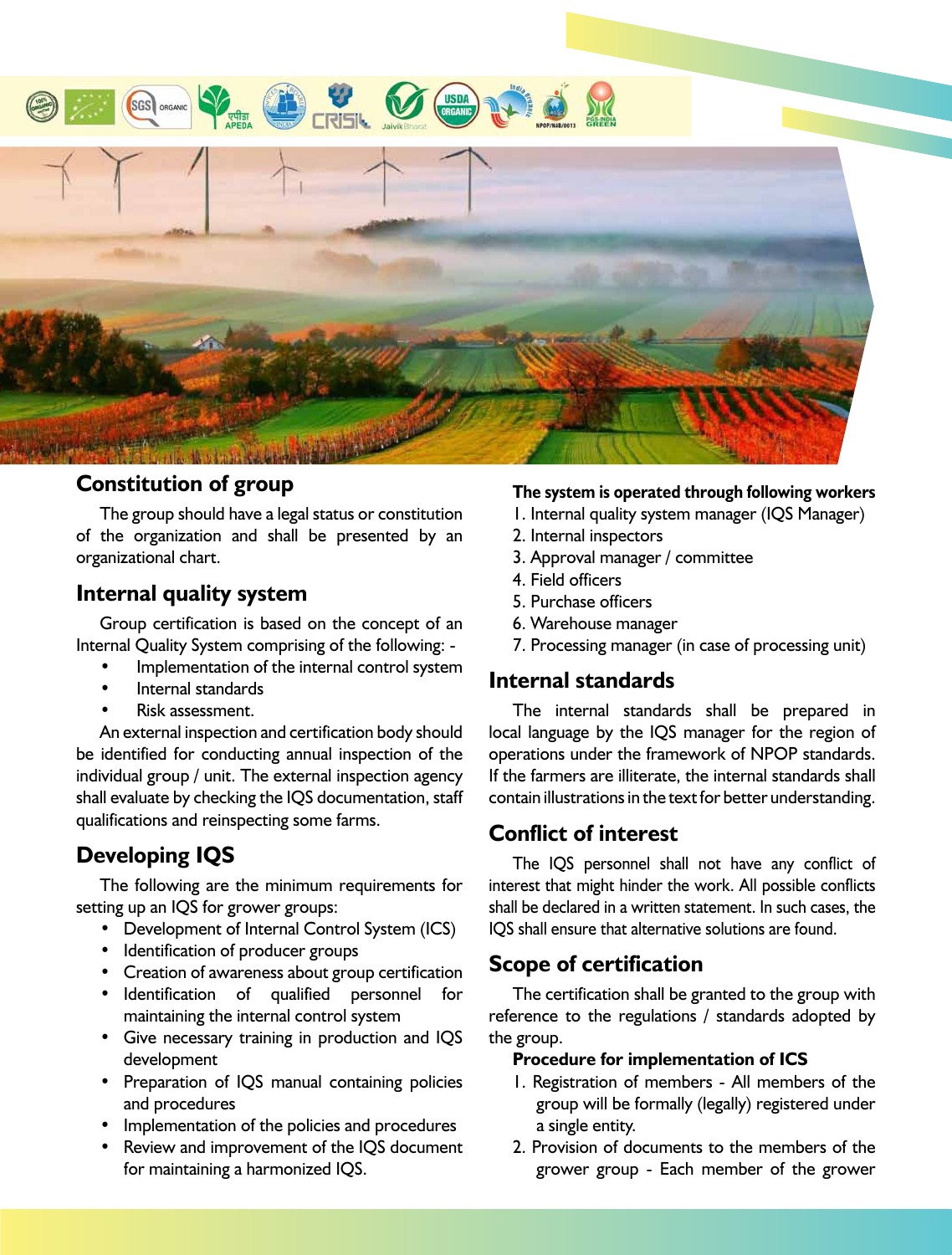

group will be supplied with docket in local languages, which will contain – Copy of IQS manual, Internal standards document, NPOP document, Definition of the production unit, .. Farm Entrance Form, Field records, Written contract, Annual farm inspection checklist and Information on training programmes and provision of advisory services

#### **Internal inspections**

At least two inspections of the group (one in growing season of each crop) shall be carried out by the internal inspector and will be documented. The inspection will be carried out in presence of the member or his representative and must include a visit of the whole farm, storage of inputs, harvested products, post-harvest handling and animal husbandry. In case of non-compliance, the results will be reported to the IQS manager and all measures should be taken according to the internal sanction procedures.

# **External inspections**

The external Inspection and Certification Agency will re-inspect some of the farms for the evaluation of the grower group for efficient internal control system for compliance with the NPOP Standards. The sampling plan for inspection shall be based on the inspector's perception of risk.

# **Yield estimates**

Yields will be estimated for each crop for individual farmer in the group. This activity should be carried out especially during harvesting and should be counterchecked with the estimates during buying.

#### **Certification Procedure in brief**

- Application is made to the certification agency in the prescribed format with necessary farm and process details
- Screening of application by certification agency and if necessary further details/clarification sought
- Cost estimate comprising of certification charge, inspection charge, travel cost, reporting cost, laboratory charges etc is sent for acceptance
- Acceptance of cost by the grower/producer
- Signing of agreement between grower/producer and certification agency
- Certification agency seeks cropping/production/ cultivation /processing plan and supply a copy of the standards to the grower/producer to follow
- • Certification agency raises an invoice and asks the producer to release 50% of the certification cost in advance
- Grower/producer pays the fee
- Inspection schedule is worked out
- Inspection is carried out at one or more than one occasion
- If required unannounced inspection can also be done. In case of doubt the inspection, team can also draw plant/soil/raw material/input/product sample for laboratory analysis.
- Inspection report/(s) submitted to the certification committee
- Certification agency asks for final payment
- Final payment is made
- Certification is granted
- Grower/producer releases the stock for sale with Certification Mark (India Organic Logo)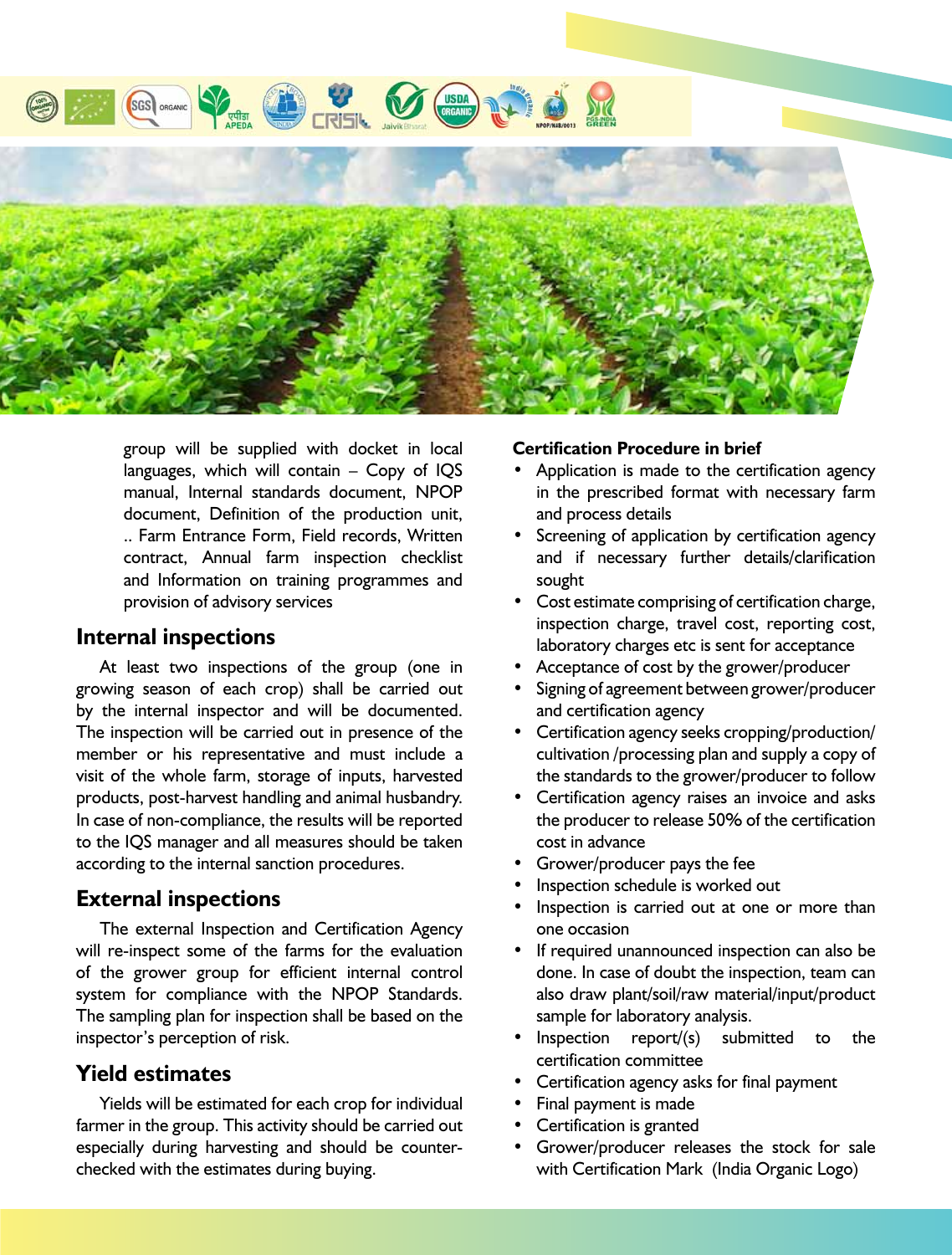



# **Conditions for Products used in fertilization and soil conditioning in organic farming**

| <b>ITEMS CONDITIONS</b>                                                                                                                                                                                                                                                                                                                                                                                                                                                                                                                                                        | <b>CONDITIONS FOR USE</b>                                                                                                                              |  |
|--------------------------------------------------------------------------------------------------------------------------------------------------------------------------------------------------------------------------------------------------------------------------------------------------------------------------------------------------------------------------------------------------------------------------------------------------------------------------------------------------------------------------------------------------------------------------------|--------------------------------------------------------------------------------------------------------------------------------------------------------|--|
| <b>Plant and animal origin</b>                                                                                                                                                                                                                                                                                                                                                                                                                                                                                                                                                 |                                                                                                                                                        |  |
| Matter produced on an organic farm unit<br>• Farmyard and poultry manure, slurry, urine<br>• Crop residues and green manure<br>• Straw and other mulches<br>• Composts and Vermicompost                                                                                                                                                                                                                                                                                                                                                                                        | Permitted<br>Permitted<br>Permitted<br>Permitted                                                                                                       |  |
| Matter produced outside the organic farm unit<br>• Blood meal, meat meal, bone meal and feather meal without preservatives<br>• Compost made from plant residues and animal excrement<br>• Farmyard manure, slurry, urine<br>• Fish and fish products without preservatives<br>Guano<br>$\bullet$ Human excrement<br>· Wood, bark, sawdust, wood shavings, wood ash, wood charcoal<br>• Straw, animal charcoal, compost and spent mushroom and vermiculate substances<br>• Compost from organic household<br>• Compost from plant residues<br>• Sea weed and sea weed products | Restricted<br>Restricted<br>Restricted<br>Restricted<br>Restricted<br>Prohibited<br>Restricted<br>Restricted<br>Restricted<br>Restricted<br>Restricted |  |
| By products from the industries<br>• By-products from the food and textile industries of biodegradable material of microbial, plant or<br>animal origin without any synthetic additives<br>• By products from oil palm, coconut and cocoa (including fruit<br>• bunch, palm oil mill effluent, cocoa peat and empty cocoa pods.<br>• By-products of industries processing ingredients from organic agriculture<br>• Extracts from mushroom, Chlorella, Fermented product from Aspergillus, natural acids (vinegar)                                                             | Restricted<br>Restricted<br>Restricted<br>Restricted                                                                                                   |  |
| <b>Mineral Origin</b>                                                                                                                                                                                                                                                                                                                                                                                                                                                                                                                                                          |                                                                                                                                                        |  |
| • Basic slag<br>• Calcareous and magnesium rock<br>• Lime, limestone, gypsum<br>• Calcified sea weed<br>$\bullet$ Calcium chloride<br>• Mineral potassium with low chlorine content (e.g. sulphate of potash, kainite, sylvinite, patenkali)<br>Natural phosphates (rock phosphate)<br>Trace elements<br>• Sulphur<br>· Clay (bentonite, perlite, zeolite)                                                                                                                                                                                                                     | Restricted<br>Restricted<br>Permitted<br>Permitted<br>Permitted<br>Restricted<br>Restricted<br>Permitted<br>Permitted<br>Permitted                     |  |
| Microbiological origin                                                                                                                                                                                                                                                                                                                                                                                                                                                                                                                                                         |                                                                                                                                                        |  |
| • Bacterial preparations (biofertilizers)<br>• Biodynamic preparations<br>• Plant preparations and botanical extracts                                                                                                                                                                                                                                                                                                                                                                                                                                                          | Permitted<br>Permitted<br>Permitted                                                                                                                    |  |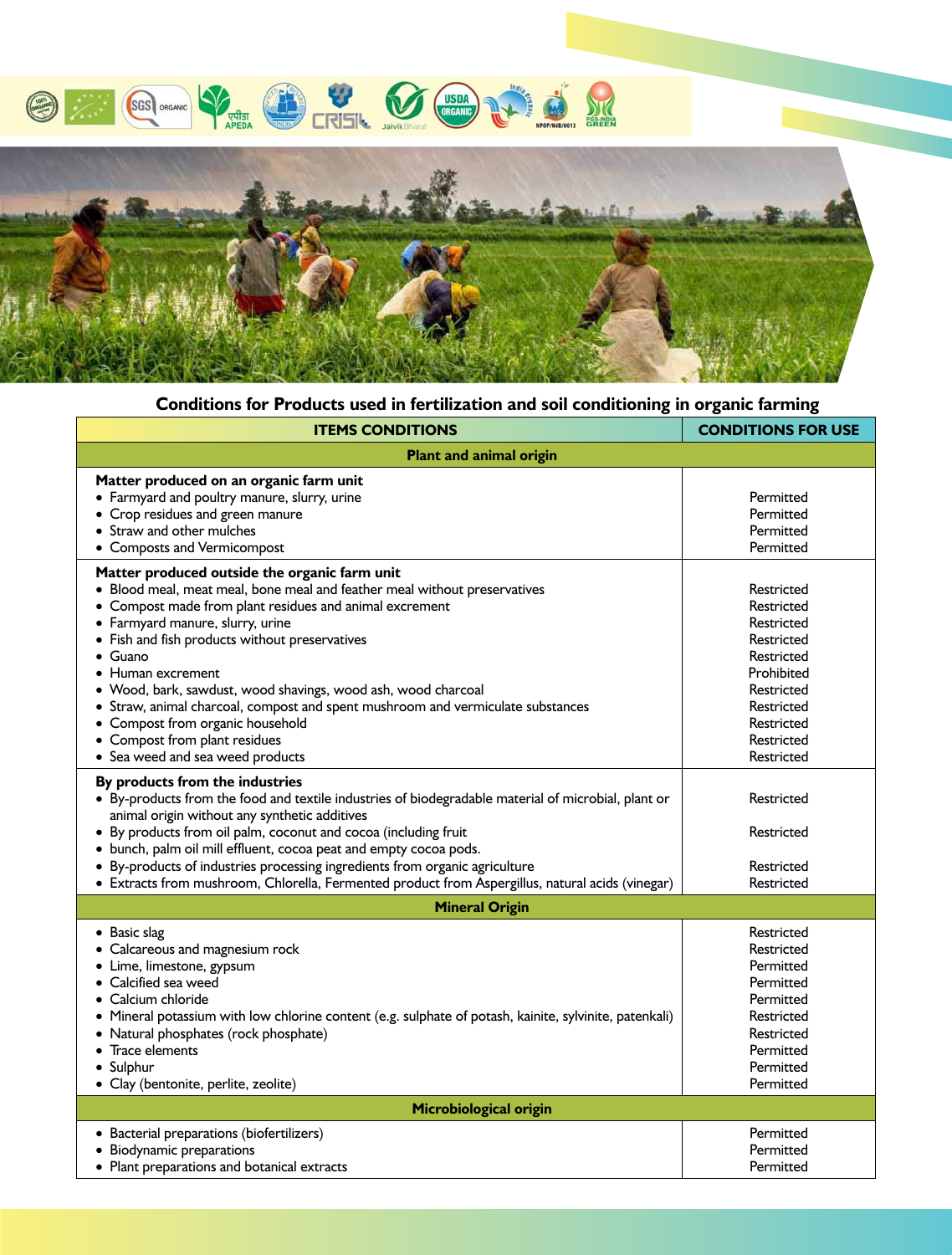



# **Conditions for Products used in Plant pest and disease control**

| <b>ITEMS CONDITIONS</b>                                                                                                                                                                                                                                                                                                                                                                                                               | <b>CONDITIONS FOR USE</b>                                                                                             |  |
|---------------------------------------------------------------------------------------------------------------------------------------------------------------------------------------------------------------------------------------------------------------------------------------------------------------------------------------------------------------------------------------------------------------------------------------|-----------------------------------------------------------------------------------------------------------------------|--|
| <b>Material from plant and animal origin</b>                                                                                                                                                                                                                                                                                                                                                                                          |                                                                                                                       |  |
| • Plant based repellents (Neem preparations from Azadirachta indica)<br>• Algal preparations (gelatin)<br>$\bullet$ Casein<br>• Extracts from mushroom, chlorella, fermented products from Aspergillus<br>• Propolis<br>· Beeswax, Natural acids (vinegar), plant oils, Quassia<br>• Rotenone from Derris elliptica, Lonchocarpus, Tephrosia spp.<br>• Tobacco tea (pure nicotine is prohibited)<br>• Preparation from Ryania species | Permitted<br>Permitted<br>Permitted<br>Permitted<br>Restricted<br>Permitted<br>Restricted<br>Restricted<br>Restricted |  |
| <b>Mineral origin</b>                                                                                                                                                                                                                                                                                                                                                                                                                 |                                                                                                                       |  |
| • Chlorides of lime/soda<br>• Burgundy mixture<br>· Clay (bentonite, perlite, vermiculite, zeolite)<br>· Copper salts/ inorganic salts (Bordeaux mix, copper hydroxide, copper oxychloride)<br>• Quick lime                                                                                                                                                                                                                           | Restricted<br>Restricted<br>Permitted<br>Not allowed<br>Restricted                                                    |  |
| <b>Mineral origin</b>                                                                                                                                                                                                                                                                                                                                                                                                                 |                                                                                                                       |  |
| • Diatomaceous earth<br>• Light mineral oils<br>• Permanganates of potash                                                                                                                                                                                                                                                                                                                                                             | Permitted<br>Restricted<br>Restricted                                                                                 |  |
| <b>Insects origin</b>                                                                                                                                                                                                                                                                                                                                                                                                                 |                                                                                                                       |  |
| • Release of parasites, predators of insect pests<br>• Sterilized insects<br>• Sterilized insect males                                                                                                                                                                                                                                                                                                                                | Restricted<br>Restricted<br>Not allowed                                                                               |  |
| Microorganisms used for biological pest control                                                                                                                                                                                                                                                                                                                                                                                       |                                                                                                                       |  |
| • Viral, fungal and bacterial preparations (biopesticides) Restricted                                                                                                                                                                                                                                                                                                                                                                 | Restricted                                                                                                            |  |
| <b>Others</b>                                                                                                                                                                                                                                                                                                                                                                                                                         |                                                                                                                       |  |
| • Carbon dioxide and nitrogen gas<br>· Soft soap, soda, sulphur dioxide<br>• Homeopathic and ayurvedic preparations<br>• Herbal and biodynamic preparations<br>• Sea salt and salty water<br>• Ethyl alcohol                                                                                                                                                                                                                          | Permitted<br>Permitted<br>Permitted<br>Permitted<br>Permitted<br>Not allowed                                          |  |
| <b>Traps, barriers and repellants</b>                                                                                                                                                                                                                                                                                                                                                                                                 |                                                                                                                       |  |
| · Physical methods (e.g. chromatic traps, mechanical traps)<br>• Mulches, nets<br>$\bullet$ Pheromones $-$ in traps and dispensers only                                                                                                                                                                                                                                                                                               | Permitted<br>Permitted<br>Permitted                                                                                   |  |